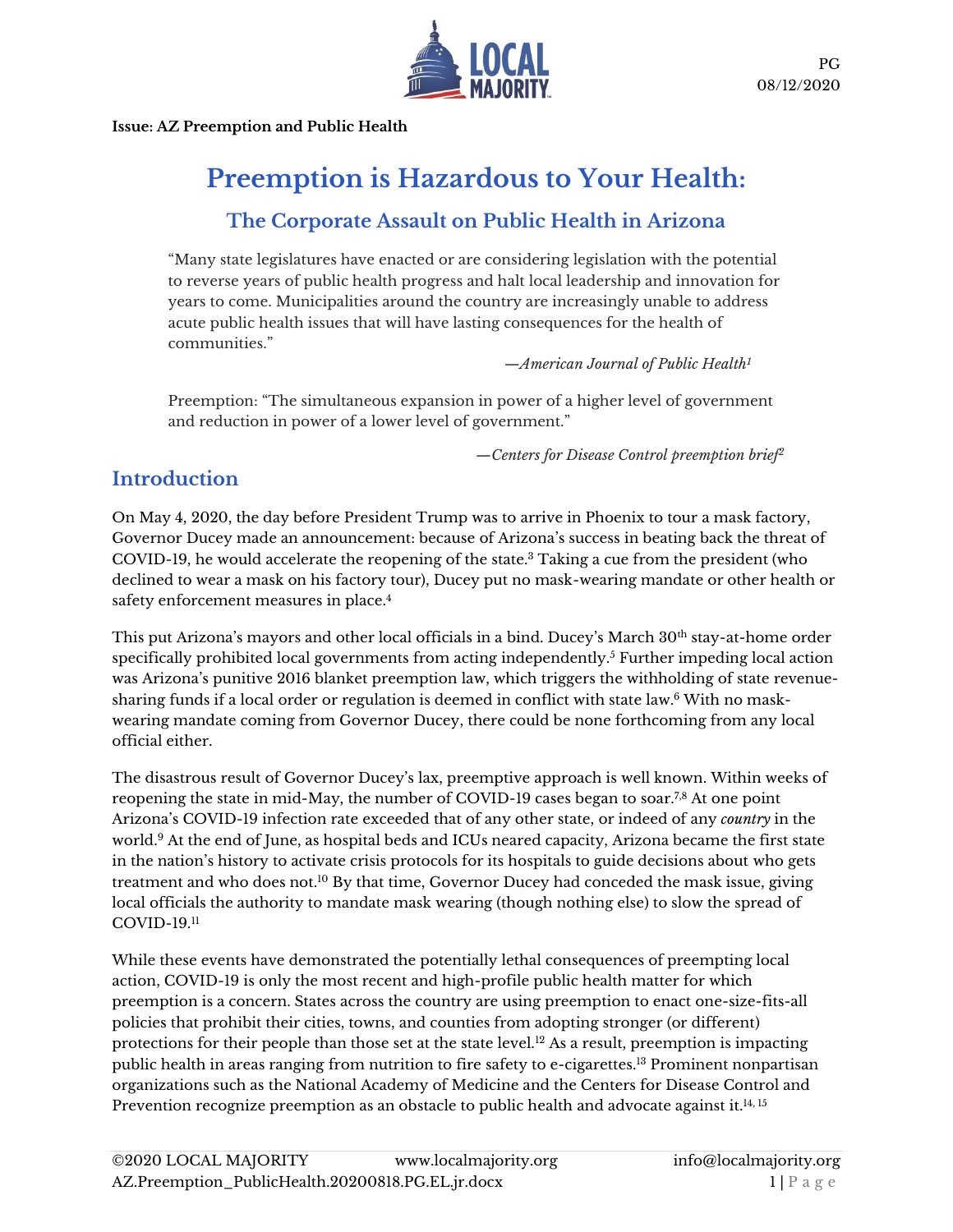

How did preemption become a matter of public health? An article in the *Journal of Public Health Management Practice* explains. "Progress in public health policy innovation often starts at the local level and spreads to state and federal laws. In many cases, these local policies seek to improve community health in a way that may impact business interests, such as taxes on unhealthy products or restrictions on harmful business practices. As a result, some businesses have used their relative political strength at the federal and state levels to stop public health policymaking at the outset, by lobbying Congress and state legislatures to enact preemptive laws."<sup>16</sup>

These business interests have found eager collaborators in, and are major funders of, conservative groups such as the American Legislative Exchange Committee (ALEC) and, in Arizona, the Goldwater Institute.17, 18 Together, they draft model legislation that benefits the corporate bottom line. This legislation gets matched with member legislators (who are lavished with family vacations and campaign fundraising opportunities) for sponsorship in state legislatures.<sup>19</sup> Despite their extreme secrecy, ALEC has been tied to a number of preemption bills in states nationwide.<sup>20</sup>

In Arizona, 12 state senators, 26 state representatives, and Governor Ducey all have known ties to ALEC. All are Republican.<sup>21</sup>

Republican dominance of Arizona's state government, particularly since 2009 when the party regained trifecta control, has enabled the extensive enactment of preemption laws. $^{22}$  These laws pertain not only to matters of public health but to a wide range of areas including affordable housing, dark money, and the environment (including preemption of local plastic bag bans). $^{23,\;24,\;25}$ 

Local governments are closest to the people they serve and know best how to address specific community needs. Preemption prevents them from doing so, to the benefit of corporate and other special interests.

# **Arizona's 2016 Blanket Preemption Law**

Arizona has an overarching, or blanket, preemption law that applies to all policy domains, including public health. Senate Bill 1487, enacted in 2016, handed incredible power to individual state legislators and to the attorney general. This law:

- 1. Enables any single member of the state legislature to compel the state attorney general to investigate whether a local government's ordinance or official action conflicts with state law, and
- 2. Causes the withholding of state revenue-sharing funds that would otherwise have been distributed to the locality if the attorney general, at his sole discretion, finds a violation and the local government refuses to come into compliance.<sup>26</sup>

The chilling effect of this law cannot be overstated. State-shared funds count for a large part of cities' revenue, in some cases more than half.<sup>27</sup> The threat hanging over cities of having these funds withheld results in local officials avoiding taking action that has even a remote chance of triggering the law, just as the Republicans who put this law in place intended.

This blanket preemption legislation had ten sponsors, all Republican. Except for four Republican representatives who sided with Democrats, it passed both chambers of the legislature along party lines before Governor Ducey signed it into law.28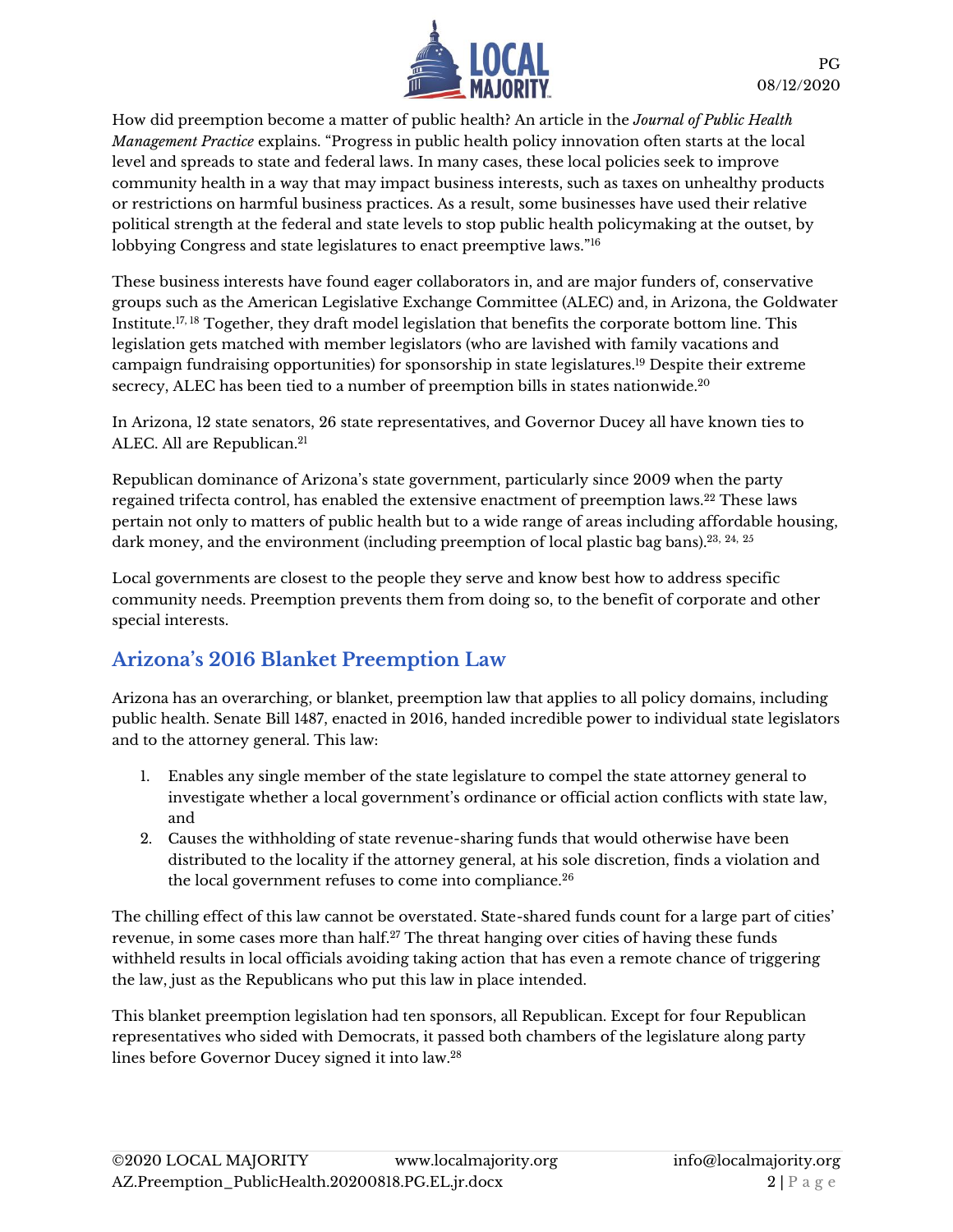

Two examples of public health concerns, both involving Tucson, demonstrate the effectiveness of the threat posed by this law:

- As one of Arizona's nineteen charter cities, Tucson has the right under the Arizona Constitution to create laws governing matters of local concern.<sup>29</sup> In 2005, with the goal of keeping guns off the streets, Tucson enacted an ordinance mandating that confiscated guns be destroyed.<sup>30</sup> However, revisions to state law made in 2013 required that cities sell confiscated weapons. Following the passage of the 2016 blanket preemption law, a Republican state legislator asked Attorney General Brnovich to investigate Tucson's confiscated gun ordinance. Tucson sued the state in return. In 2017, the Arizona Supreme Court settled the matter. Siding with the state, the court found that the disposition of firearms is of statewide, not just local, concern, effectively narrowing the scope of charter rule across Arizona. On this basis, although Tucson's gun confiscation ordinance predated the 2013 state law regarding the disposition of guns, it found Tucson's ordinance to be in violation of the state law.<sup>31</sup> Under threat of losing \$115 million in state revenue sharing funds, Tucson repealed the ordinance.<sup>32, 33</sup>
- To prevent the spread of COVID-19, Tucson's mayor, Regina Romero, considered mandating mask-wearing in March. But with more than a fifth of Tucson's \$566 million budget coming from the state, and at the city attorney's urging, she decided it was too big a risk. "There's a real threat with money involved," she said.<sup>34</sup>

# **Preemption Laws Specific to Public Health**

In addition to the broadly chilling effect caused by blanket preemption, Arizona has explicit preemption laws pertaining to specific policy areas. This section discusses such laws that impact public health.

### **Health Insurance**

Uninsured Americans avoid going to the doctor even when sick, leading to worse health outcomes and potentially crippling bills when they finally seek treatment. With COVID-19, not seeking care could mean not being diagnosed and possibly spreading the disease to others, further exacerbating the crisis.

Even though the Affordable Care Act of 2010 (ACA) has increased the percentage of Americans with health insurance, Republicans have been working hard to dismantle it. <sup>35</sup> One particular target has been the ACA's employer mandate, which requires employers above a certain size to provide insurance to their employees or face penalties.<sup>36, 37</sup>

In Arizona, 12 state legislators, all Republican, sponsored 2018 House Bill 1247 to ensure that if the ACA's employer mandate is ever repealed, local governments would not be able to reinstate it. <sup>38</sup> This preemption legislation passed both chambers of the state legislature along strict party lines and was signed into law by Governor Ducey.<sup>39</sup>

### **Fire Sprinklers**

Arizona's 2011 fire sprinkler preemption law prohibits local governments from mandating the use of fire sprinklers in detached single-family and two-family residences. The contempt for public health of this law and the insidiousness of how it came to be is explained in a 2013 article in the *American Journal of Public Health*: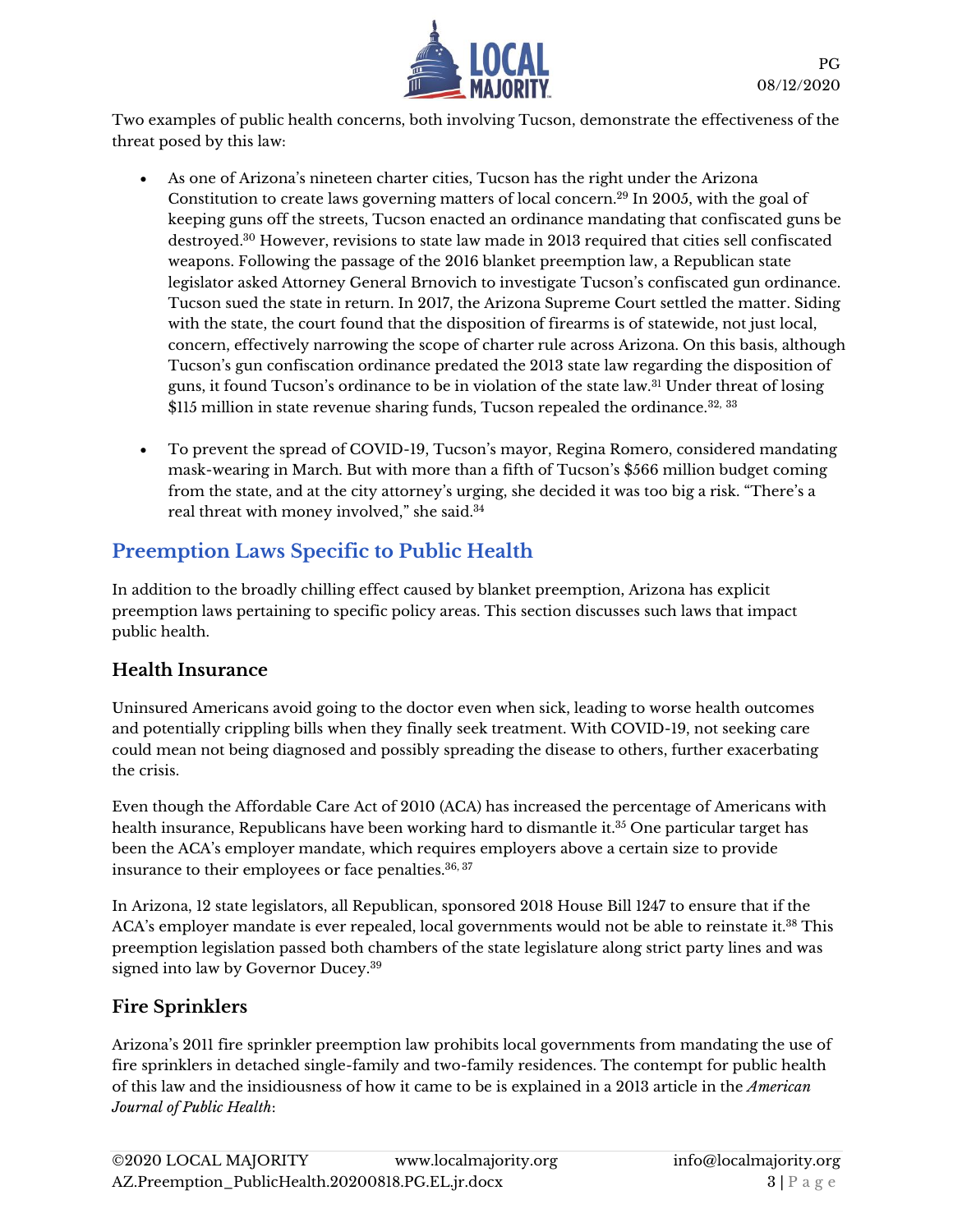

"Home fires account for 85% of fire deaths in the United States, the majority in 1- or 2-family homes lacking fire sprinklers. Since 1978, however, a grassroots movement has successfully promoted more than 360 local ordinances mandating sprinklers in all new residential construction, including 1- and 2-family homes. The homebuilding industry has responded by seeking state preemption of local authority, a strategy previously used by other industries concerned about protecting their profits." <sup>40</sup>

The homebuilding industry prevailed; Arizona was one of 13 states to enact laws between 2009 and 2011 preventing local governments from having authority over the use of residential fire sprinklers. 41 Arizona's bill passed while the city of Chandler was weighing a change to its building code that would have mandated the use of fire sprinklers.<sup>42</sup> This preemption legislation (2011 HB 2153) had 18 sponsors, all Republican.<sup>43</sup>

### **Nutrition**

To fight the rising incidence of obesity and obesity-related disease across the United States, grassroots efforts have focused on implementing change at the local level to improve nutrition. Fast food and sugary drinks have been two targets of this strategy. These efforts have faced powerful opposing forces, however, with the result that nutrition-related preemption laws have been enacted in Arizona and other states. 44

With COVID-19 there is new cause for concern. Recent research has linked obesity to more severe COVID-19 infection and a greater risk of death from this disease. 45

#### **Soda Taxes**

"Excess consumption of added sugars, especially from sugary drinks, poses a grave health threat to children and adolescents, disproportionately affecting children of minority and low-income communities."

*—American Academy of Pediatrics and American Heart Association<sup>46</sup>*

Starting in 2014, a handful of cities across the country began imposing taxes on sugary drinks as a way to discourage their consumption. <sup>47</sup> Despite the well-documented dangers to public health of excess soda consumption, the American Beverage Association has spent tens of millions of dollars fighting these efforts. 48, 49

A poll taken in 2017 showed that 59% of Arizonans would favor a \$0.02-per-ounce statewide soda tax if the money went to fund schools. At the time, no Arizona local government had imposed a soda tax, and there was no citizen initiative or statewide legislation proposing such a tax.<sup>50, 51</sup> But state Representative Tom Shope (R-LD8), a family grocery store owner in Coolidge, became concerned that cities might consider imposing one. He was approached by the soda industry to sponsor preemption legislation that would address this mutual concern.<sup>52</sup>

This legislation, 2018 House Bill 2484, does not explicitly ban local taxes on soda. It cleverly keeps local governments from imposing taxes on unhealthy products such as soda by requiring that any taxes or fees imposed on one type of food item be applied uniformly to all food items, making such taxation unworkable. This bill passed unanimously in the state senate and on a bipartisan basis in the house.<sup>53</sup>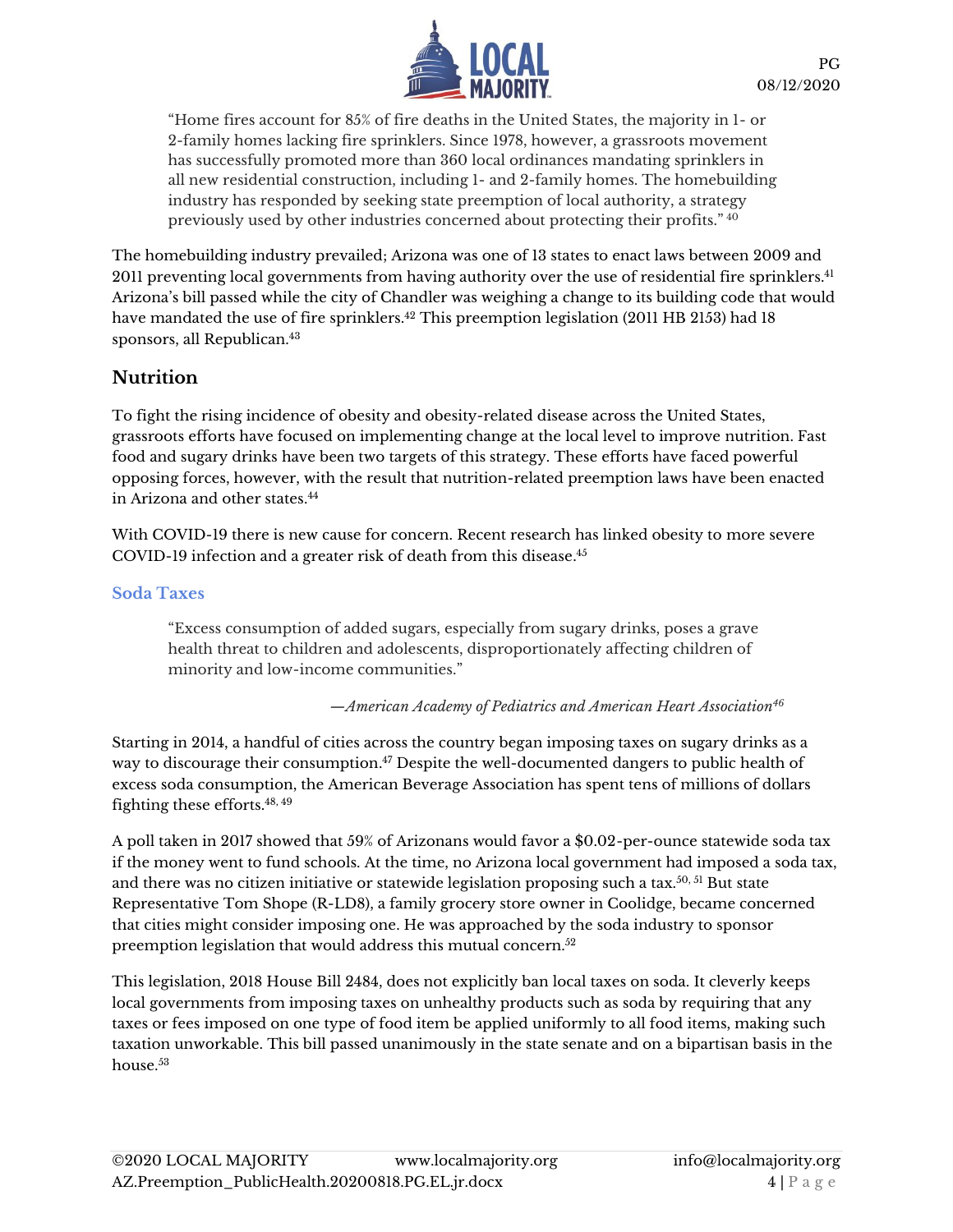

The power of "Big Soda" to sway even Democrats cannot be overstated. Their coercive tactics in California led this bluest of blue states to preempt cities and counties that do not already have a soda tax from implementing one until 2031.<sup>54</sup> The soda industry has also gotten soda tax preemption put in place in Michigan and Washington state.<sup>55</sup> Not surprisingly, the American Beverage Association's PAC falls in the top 10 percent of campaign contributors in the nation.<sup>56</sup> Big Soda will be undermining public health for years to come.

#### **Toys in Fast Food**

In 2010, when parts of Northern California banned the use of toys in marketing unhealthy meals to children, Arizona state legislators took notice, as did ALEC and related industry groups. With publichealth advocates working to replicate these so-called "Happy Meal bans" elsewhere in the country, the Arizona Restaurant Association, working with the National Restaurant Association and ALEC, wrote legislation to preempt Arizona's local governments from regulating such restaurant marketing.<sup>57</sup>

Though "Happy Meal bans" are pro-health, they come uncomfortably close to the line of government overreach for some legislators, Democrats included.<sup>58</sup> The Arizona legislation (2011 HB 2490) had bipartisan, though far-from unanimous, support before being signed into law. It preempts local governments from regulating not just the use of toys in restaurant marketing to children, but of all "consumer incentive items," whose definition was copied word-for-word from ALEC's model legislation. 59, 60

#### **Firearms**

In case there was any doubt that firearms are a matter of public health, consider that from 2014 through the end of July 2020, there were 25 mass shootings, 99 murder-suicide incidents, and 4 mass murders in Arizona alone. In this same timeframe, 268 Arizona children and teenagers (through age seventeen) were killed or injured by guns. 61

Guns are also exceptionally lethal when it comes to suicide—from 2007 to 2014, 90% of gun suicide attempts in the U.S. resulted in death.<sup>62</sup> In 2018, 802 Arizonans committed suicide with a gun, making Arizona's firearm suicide rate nearly 50% higher than that of the U.S. overall.<sup>63</sup>

Arizona has the 6th weakest gun laws of all fifty states.<sup>64</sup> As enumerated by the Giffords Law Center To Prevent Gun Violence, Arizona has no universal background checks, no requirement for concealed carry permitting, no licensing of gun dealers, no ban on assault weapons, no restrictions on bulk firearm purchases, no waiting period to buy a gun, and no regulation of ammunition sales.<sup>65</sup>

Furthermore, with few exceptions, Arizona's local governments are preempted from enacting their own regulations to address specific gun-related problems in their communities. This is spelled out in two statutes, A.R.S. § 13-3108 and § 13-3118. A.R.S. § 13-3108, for example, broadly bans local governments from enacting firearms laws more prohibitive than state law.<sup>66</sup>

There have been numerous bills that continue to expand gun rights in Arizona while further tying the hands of local officials. For example, 2010 HB 2543 expanded preemption that previously related only to the "transportation, possession, carrying, sale, transfer…or use of firearms or ammunition" to add the "purchase, acquisition, gift, devise, storage, licensing, registration, discharge" of firearms or ammunition.<sup>67</sup> This legislation had 14 sponsors, all Republican. 68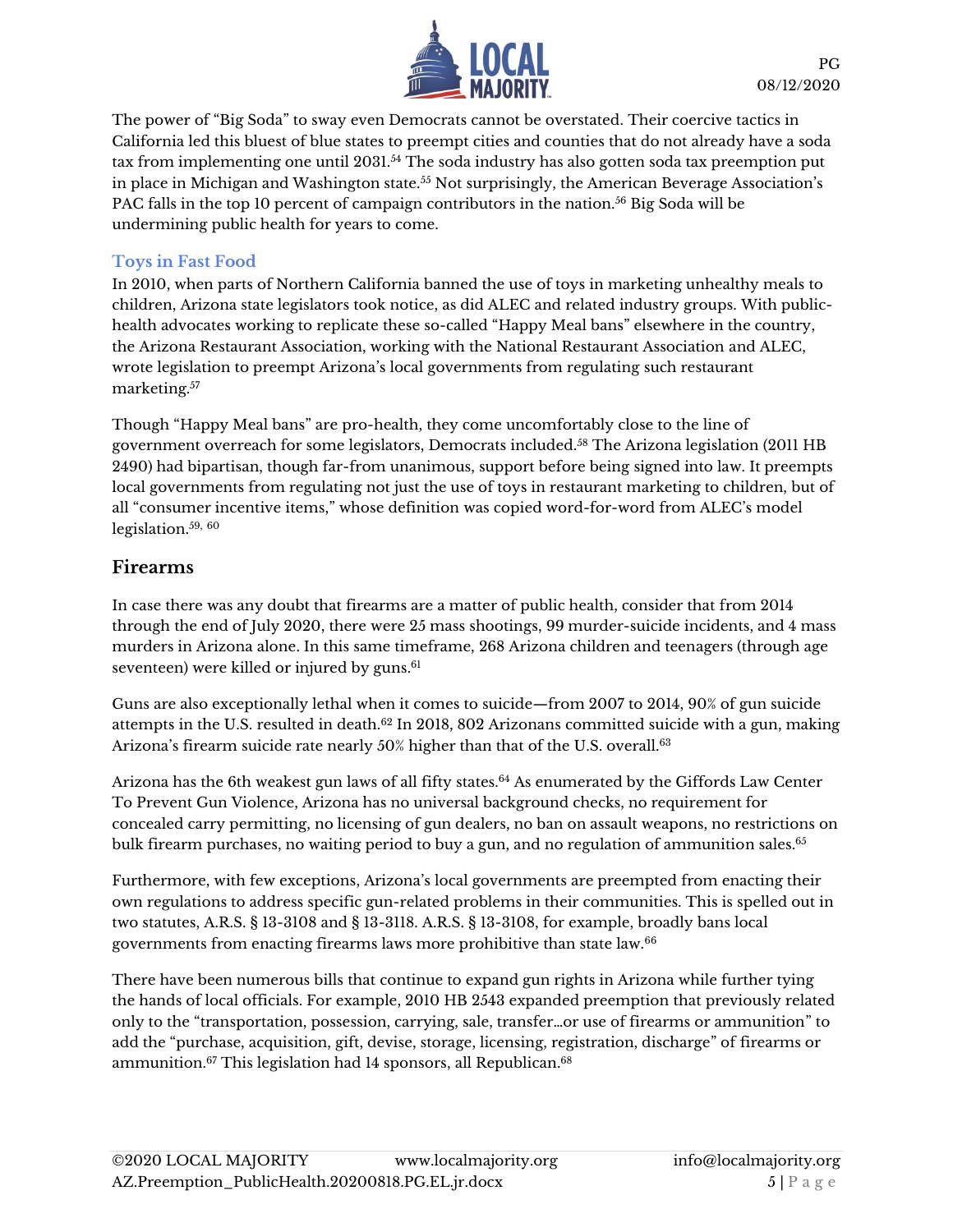

Thanks to the National Rifle Association (working with ALEC), not just Arizona, but nearly all states have preemption laws prohibiting local governments from regulating firearms. $^{69,\,70}$ 

A specific firearms-related topic—the Arizona Supreme Court's ruling on Tucson's right to destroy confiscated guns—is discussed in the previous section Arizona's 2016 Blanket Preemption Law.

### **Knives**

As an article in Mother Jones ("Move Over, NRA. Meet the Knife Lobby.") states, "Arizonans are now free to stroll down the sidewalk with anything from keychain pocketknives to samurai swords." 71

And there's nothing local officials can do about it.

In 2010, after passing firearm preemption, Arizona soon had the distinction of becoming the first state in the nation to enact knife law preemption.<sup>72</sup> Modeled after Arizona's firearms law (A.R.S. § 13-3108), this law allows *the open or concealed carry of knives of any type or length* by persons aged 21 or older (except on school grounds or at polling places on election day), preempts local governments from enacting their own knife laws, and voids any existing local ordinances that are more restrictive than state law.<sup>73</sup>

The Arizona Association of Chiefs of Police opposed the bill. Arguing that local officials know best how to protect the safety of their communities, an association representative concluded, "Control needs to remain where the impact will be felt, that is at the local level." 74

This legislation (2010 SB 1153) had twenty sponsors, all Republican, and was pushed by the advocacy group Knife Rights (an Arizona non-profit), which saw Arizona as a starting point for a nationwide knife-law-preemption campaign.<sup>75, 76, 77</sup> Knife Rights claims to have led a total of 13 states to enact such laws.<sup>78</sup>

Thanks to the work of Knife Rights together with Arizona Republicans, Knife Up, a magazine for knife enthusiasts, gushes, "If you live in Arizona, you are in luck. Arizona has the best knife laws of all 50 states."<sup>79</sup>

# **Failed Attempts at Public-Health-Related Preemption**

While preemption laws have been enacted at an alarming rate in Arizona, this section outlines two attempts by Arizona Republicans to preempt local authority over public health issues that failed, fortunately for Arizonans.

### **Paid Sick Leave**

The COVID-19 crisis has laid bare the need for paid sick leave. Without it, workers staying home to reduce the disease's spread are placed in financial peril. They are also incentivized to return to work too soon, putting coworkers and their families at risk.

Thanks to Proposition 206, Arizona has required businesses to provide paid sick leave to their employees since 2017.<sup>80</sup> The road to paid sick leave in Arizona was a torturous one, however—a battle between progressive cities and towns trying to provide workers with a living wage and benefits and the Republican-controlled state government seeking to preempt local authority over such matters. A brief chronology is as follows: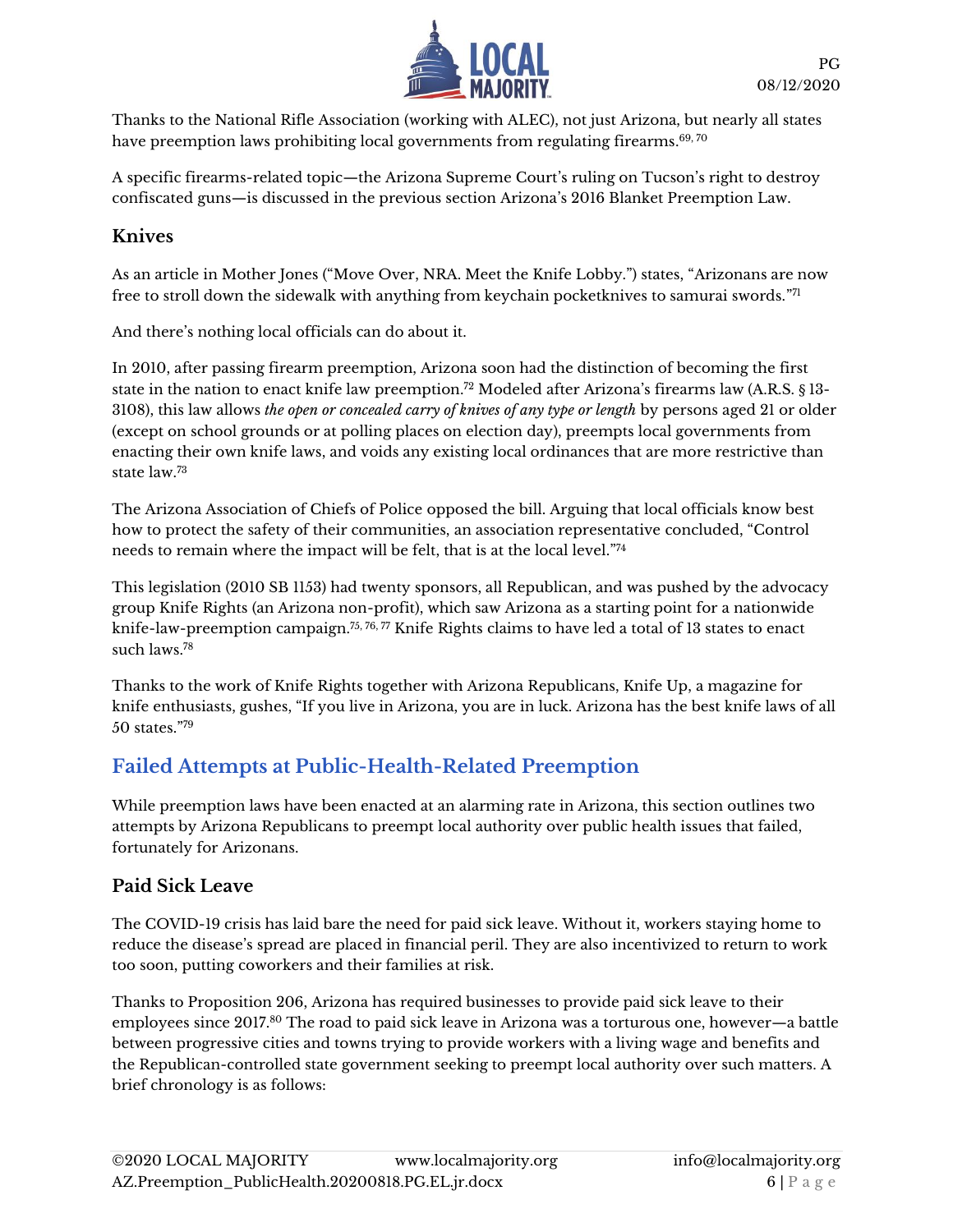

- 2006: By a nearly 2-to-1 margin, voters pass Proposition 202, the "Arizona Minimum Wage Act," raising the state minimum wage and giving cities and towns the right to enact local wage and benefits ordinances.<sup>81</sup>
- 2013: HB 2280, partisan legislation with the intent of preempting local governments from setting the minimum wage or other benefits above those stipulated by the state, is signed into law. $^{82}$
- 2015: The Maricopa County Superior Court rules that this new law violates Arizona's Voter Protection Act of 1998, which dictates that the state cannot go against the will of the people by changing or repealing laws created by citizen initiative, except by a  $3/4$  vote of the legislature. $^{83,\,84}$
- 2015: The Tempe City Council considers requiring businesses to provide paid sick leave to their employees.<sup>85</sup>
- January 2016: Despite the 2015 court ruling, in his "State of the State" speech, Governor Ducey threatens to withhold state funds from any Arizona city or town that attempts to make the minimum wage or employment benefits more generous than state requirements.<sup>86</sup>
- February 2016: With significant funds at risk, the Tempe City Council drops its push for paid sick leave.<sup>87</sup>
- Spring 2016: Republican House Bill 2579, preempting local governments from regulating nonwage employee benefits, passes the house and senate along strict party lines. This is another partisan attempt at an end-run against Prop 202. The legislation is enacted in May.<sup>88</sup>
- November 2016: Voters approve Proposition 206, the "Healthy Working Families Initiative," raising the minimum wage statewide and mandating paid sick leave. 89
- March 2017: The Arizona Supreme Court unanimously rejects an argument by the Arizona Chamber of Commerce and Industry—with support from the Goldwater Institute—that Proposition 206 is unconstitutional. 90, 91
- July 1, 2017: Proposition 206 makes paid sick leave the law in Arizona.<sup>92</sup>
- February 2019: The 2016 preemption law (HB 2579) is ruled unconstitutional by the Arizona Court of Appeals for violating the will of voters, as reflected in Proposition 202, regarding the setting of local minimum wages and nonwage benefits.<sup>93</sup>

Propositions 202 and 206 prevailed against multiple assaults. But Republicans are not taking this defeat lying down. At the time of the 2017 court ruling, Governor Ducey responded, "The Supreme Court has spoken. We're going to follow the law." <sup>94</sup> However, having failed to achieve their goal with preemption or through the courts, Republicans are now waging war on the citizen initiative process itself. By legislating new restrictive requirements on these initiatives, they have been making it increasingly difficult for Arizonans to get measures on the ballot. This attack on citizens' rights is patently anti-democracy.<sup>95</sup> (For more information see the Local Majority Report, <u>Attack on</u> [Democracy: Republicans Suppress Voting and Silence Citizens\)](https://www.localmajority.org/wp-content/uploads/2020/06/AZ.Voter_Suppression.060152020.KP_-1.pdf).

# **Vaping/Smoking**

Who would have guessed that Big Tobacco wants to raise the smoking and vaping age to 21? By piggybacking on the national public health campaign "Tobacco 21," this is just what these companies would have legislators believe. What they really want, however, is weak enforcement of tobacco and vaping restrictions and, at the same time, to prevent cities, towns, and counties from further regulating their products.<sup>96</sup> To achieve these ends, starting in 2019, they have been working with state legislators nationwide to push through model legislation. 97

In Arizona, Juul Labs (the leading e-cigarette company), Altria (a major tobacco company and part owner of Juul), and an association of Arizona vape shops teamed up with state Representative John Allen (R-LD15) to introduce 2019 Senate Bill 1147.<sup>98, 99</sup> (Not surprisingly, Allen is ALEC's Arizona state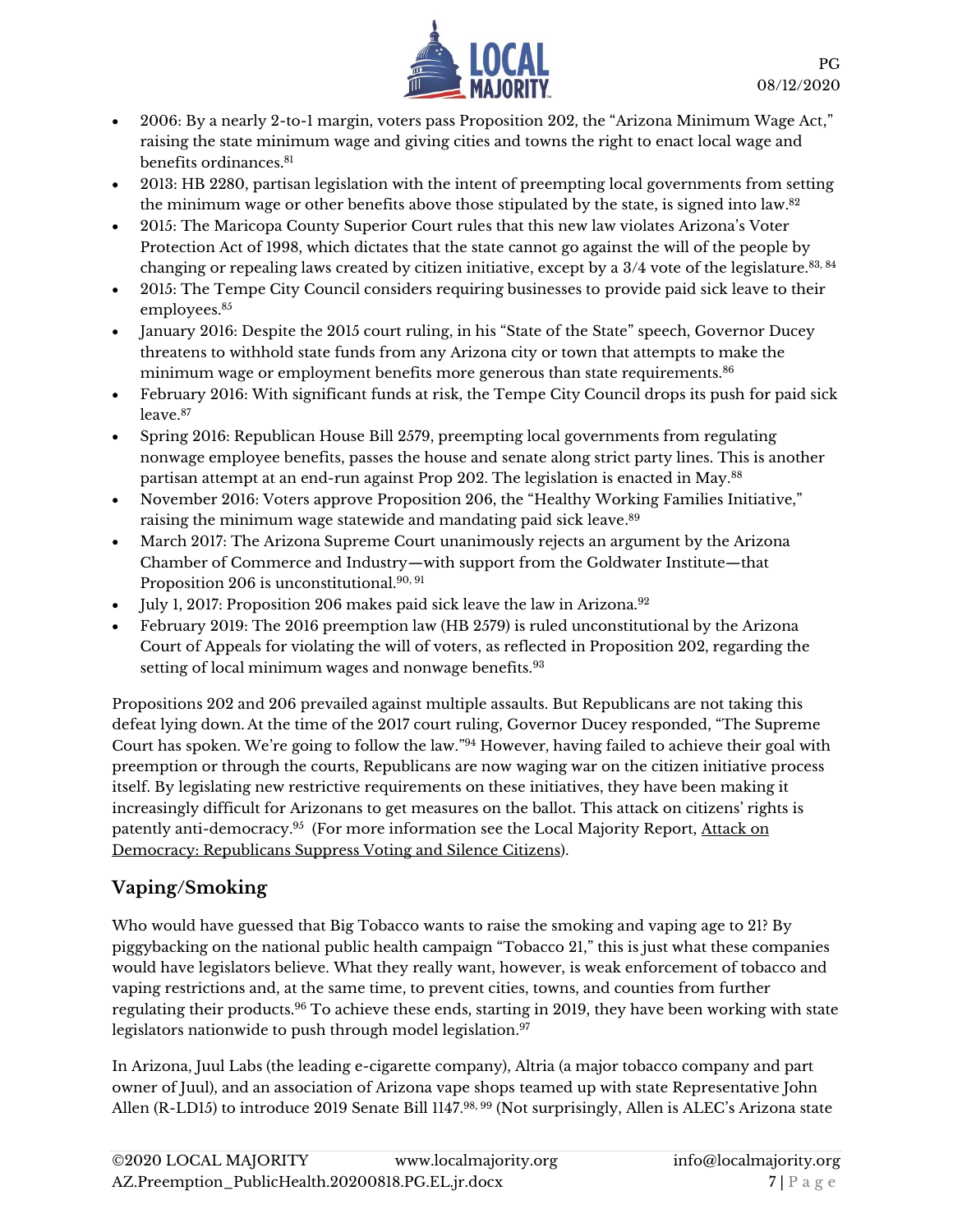

chair and a member of ALEC's board of directors.<sup>100</sup>) This legislation would have made it illegal to sell tobacco or vaping products to anyone under 21, but only as a minor offense. Even more alarming was the preemption clause prohibiting local governments from further regulating the sale and marketing of tobacco and other nicotine and vapor products.<sup>101</sup> Fortunately, this legislation died in committee in the House after passing in the Senate along party lines (one Republican sided with Democrats). 102

### **Conclusion**

"It's important for other states to learn from us. This wasn't bad luck. It was avoidable. Don't let this happen to you. You look back at the past few months and we're an example of what not to do."

> *—Will Humble, director of the Arizona Public Health Association, addressing Arizona's response to the COVID-19 crisis<sup>103</sup>*

*"*It's fine to be pro-business, but you have to be pro-citizen first."

*—Nathan Laufer, MD, former president of the Arizona Medical Association<sup>104</sup>*

Not just in Arizona, but nationwide, states are succumbing to massive, well-funded campaigns by powerful business interests and advocacy groups to preempt local regulation aimed at improving public health. Such groups referred to in this paper include the American Beverage Association, the American Restaurant Association, the National Association of Home Builders, Big Tobacco and "Big Vape" (Juul Labs, Altria, and others), the National Rifle Association, Knife Rights, and their affiliated groups in Arizona. These special interests often collaborate with conservative organizations such as ALEC and the Goldwater Institute to draft model legislation and be matched with Republican legislators who will sponsor it.

Is this really how Arizona's legislative agenda should be set? Is this really who should be writing the laws?

On issues ranging from immigration to guns, Arizona has long fought encroachment by the federal government on state authority.105, <sup>106</sup> Yet the Republican-controlled state government preempts its cities, towns, and counties from acting on behalf of their own people. Arizona's notorious mismanagement of the COVID-19 crisis is only one example—a life and death example—of the harm due to preemption.

Where is this all headed? One prediction is the following: After a slew of preemption legislation was enacted in Arizona in 2016, including the extraordinarily punitive blanket preemption law, Phoenix Mayor Greg Stanton (now a state representative) said, "Moving forward, the No. 1 area where [the debate over state and local authority] is going to come to a clash is climate change. Cities are going to have to adopt aggressive policies on climate change. I do so under constant threat that they're going to try to pre-empt us at the Legislature, in a body that has, arguably, a majority of climate deniers." $^{107}$ 

Let us hope Stanton is wrong. Among the many looming and dire threats of climate change will be its effect on public health, and Arizona will be impacted more than most other states.<sup>108</sup> The best, most urgent recourse for Arizonans is to elect Democrats to state office.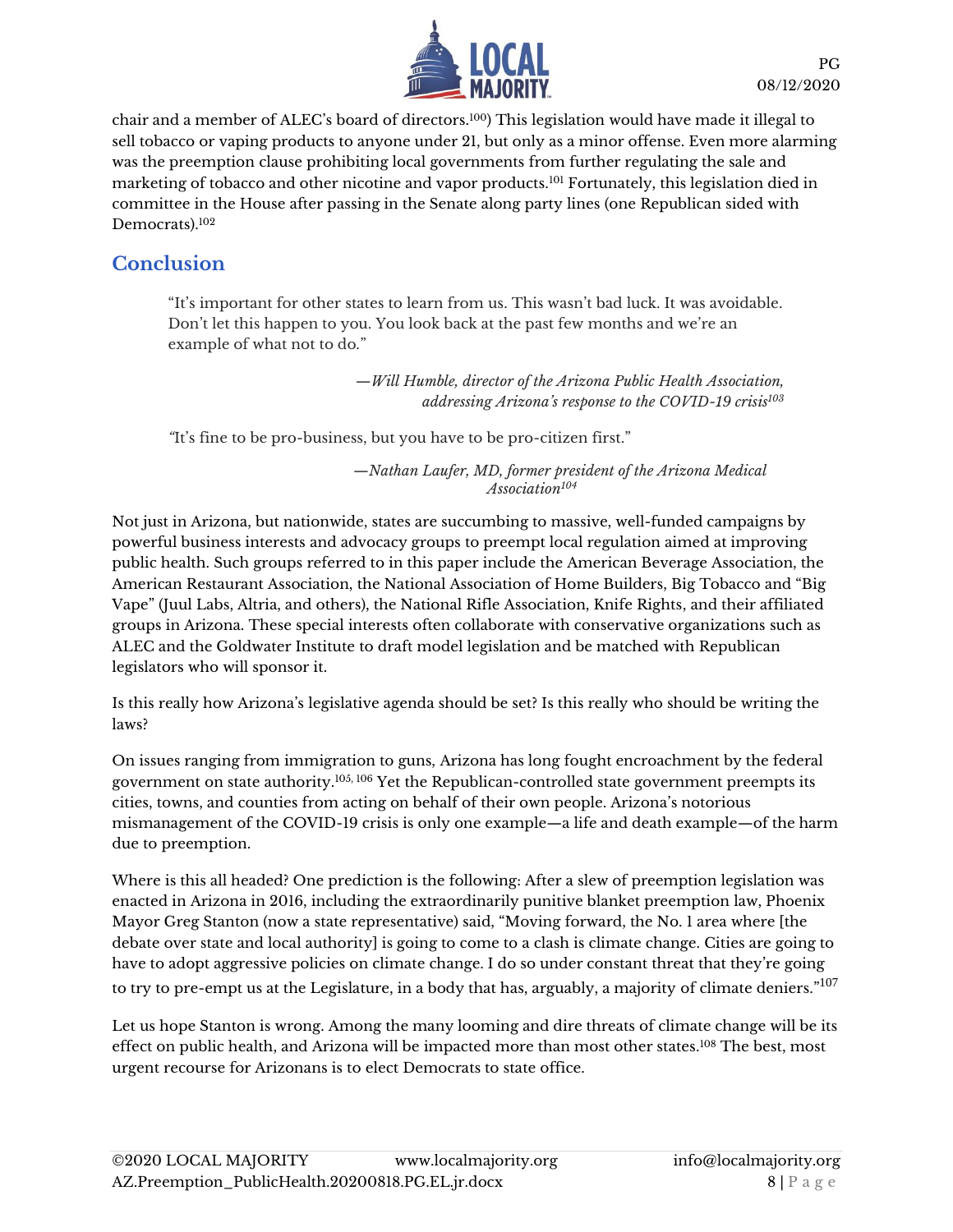

<https://www.ncbi.nlm.nih.gov/pmc/articles/PMC5425871/>

- <https://www.cdc.gov/phlp/docs/preemption-issue-brief.pdf>
- <https://www.azmirror.com/2020/05/04/ducey-oks-re-opening-for-salons-barbers-dine-in-restaurants/>
- <https://www.nytimes.com/2020/07/03/us/virus-arizona.html>
- <https://azgovernor.gov/file/34365/download?token=6YdWos-F>
- <https://www.legiscan.com/AZ/text/SB1487/id/1374373>

<https://azgovernor.gov/file/34817/download?token=9X8aggcf>

<https://coronavirus.jhu.edu/data/new-cases-50-states/arizona>

<https://www.nytimes.com/2020/07/08/briefing/arizona-mary-trump-facebook-your-wednesday-briefing.html>

 [https://www.azmirror.com/2020/07/03/as-covid-19-worsens-az-is-the-first-state-to-enact-crisis-care](https://www.azmirror.com/2020/07/03/as-covid-19-worsens-az-is-the-first-state-to-enact-crisis-care-standards/)[standards/](https://www.azmirror.com/2020/07/03/as-covid-19-worsens-az-is-the-first-state-to-enact-crisis-care-standards/)

<https://azgovernor.gov/file/35048/download?token=ad-EoFB8>

 The type of preemption referred to in this paper is technically known as "ceiling preemption." With ceiling preemption, a state *caps* the standards that may be set in a particular policy area by local governments, prohibiting stronger rules. In contrast, to be supportive of public health, states should set *minimum* standards, allowing local governments to add further protections for their people. This is "floor preemption." The National Academy of Medicine, in advocating for floor preemption (where preemption is appropriate) in areas of public health states: "Preemption should avoid language that hinders public health action." <https://www.nap.edu/read/13268/chapter/13?term=preemption#275>

<https://grassrootschange.net/preemption-watch/#/map>

<https://www.cdc.gov/phlp/docs/preemption-issue-brief.pdf>

<https://www.nap.edu/read/13268/chapter/13?term=preemption#275>

https://journals.lww.com/jphmp/Citation/2019/03000/Combatting\_and\_Preventing\_Preemption\_\_A\_Strategi c.1.aspx

[https://www.alecexposed.org/wiki/ALEC\\_Exposed](https://www.alecexposed.org/wiki/ALEC_Exposed)

[https://www.sourcewatch.org/index.php/Goldwater\\_Institute](https://www.sourcewatch.org/index.php/Goldwater_Institute)

[https://www.alecexposed.org/wiki/What\\_is\\_ALEC](https://www.alecexposed.org/wiki/What_is_ALEC)

<https://www.alecexposed.org/wiki/Preemption>

[https://www.sourcewatch.org/index.php?title=Arizona\\_ALEC\\_Politicians](https://www.sourcewatch.org/index.php?title=Arizona_ALEC_Politicians)

 "Trifecta control" is when one political party has a majority in both the state house and state senate and also holds the governor's office. [https://ballotpedia.org/Party\\_control\\_of\\_Arizona\\_state\\_government](https://ballotpedia.org/Party_control_of_Arizona_state_government)

<https://legiscan.com/AZ/bill/SB1350/2016>

<https://legiscan.com/AZ/bill/HB2153/2018>

<https://legiscan.com/AZ/bill/HB2131/2016>

<https://www.legiscan.com/AZ/text/SB1487/id/1374373>

 [https://www.azcentral.com/story/news/politics/legislature/2016/05/09/legislature-keeps-its-thumb-arizona](https://www.azcentral.com/story/news/politics/legislature/2016/05/09/legislature-keeps-its-thumb-arizona-cities/83842924/)[cities/83842924/](https://www.azcentral.com/story/news/politics/legislature/2016/05/09/legislature-keeps-its-thumb-arizona-cities/83842924/)

<https://www.legiscan.com/AZ/bill/SB1487/2016>

<https://www.azleg.gov/viewDocument/?docName=http://www.azleg.gov/const/13/2.htm>

 [https://tucson.com/news/high-court-ruling-forces-tucson-to-stop-destroying-confiscated-turned-in](https://tucson.com/news/high-court-ruling-forces-tucson-to-stop-destroying-confiscated-turned-in-guns/article_47282e0c-35fb-59da-b180-1c6eb8f60f2e.html)[guns/article\\_47282e0c-35fb-59da-b180-1c6eb8f60f2e.html](https://tucson.com/news/high-court-ruling-forces-tucson-to-stop-destroying-confiscated-turned-in-guns/article_47282e0c-35fb-59da-b180-1c6eb8f60f2e.html)

<http://www.azcourts.gov/Portals/0/OpinionFiles/Supreme/2017/CV-16-0301-SA%20Opinion.pdf>

<https://www.governing.com/topics/public-justice-safety/tns-tuscon-arizona-supreme-court-guns-ruling.html>

 [https://www.azcentral.com/story/news/local/arizona/2017/09/07/tucson-ends-policy-destroying](https://www.azcentral.com/story/news/local/arizona/2017/09/07/tucson-ends-policy-destroying-guns/643667001/)[guns/643667001/](https://www.azcentral.com/story/news/local/arizona/2017/09/07/tucson-ends-policy-destroying-guns/643667001/)

 [https://www.washingtonpost.com/health/how-arizona-lost-control-of-the-epidemic/2020/06/25/f692a5a8](https://www.washingtonpost.com/health/how-arizona-lost-control-of-the-epidemic/2020/06/25/f692a5a8-b658-11ea-aca5-ebb63d27e1ff_story.html) [b658-11ea-aca5-ebb63d27e1ff\\_story.html](https://www.washingtonpost.com/health/how-arizona-lost-control-of-the-epidemic/2020/06/25/f692a5a8-b658-11ea-aca5-ebb63d27e1ff_story.html)

 [https://www.urban.org/sites/default/files/publication/86761/2001041-who-gained-health-insurance-coverage](https://www.urban.org/sites/default/files/publication/86761/2001041-who-gained-health-insurance-coverage-under-the-aca-and-where-do-they-live.pdf)[under-the-aca-and-where-do-they-live.pdf](https://www.urban.org/sites/default/files/publication/86761/2001041-who-gained-health-insurance-coverage-under-the-aca-and-where-do-they-live.pdf)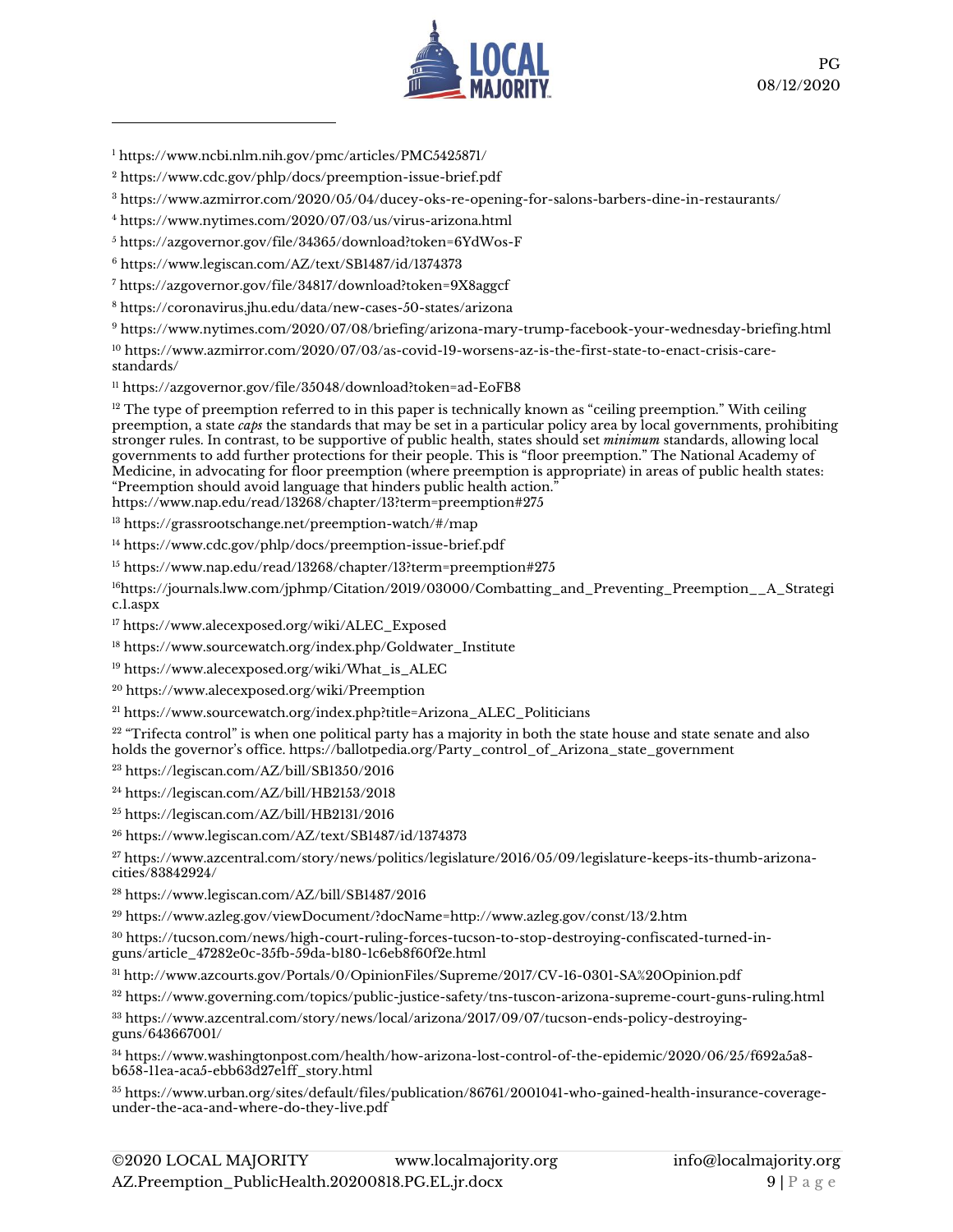

<https://www.nytimes.com/interactive/2017/07/25/us/politics/senate-votes-repeal-obamacare.html>

 [https://www.govinfo.gov/content/pkg/USCODE-2011-title26/pdf/USCODE-2011-title26-subtitleD-chap43](https://www.govinfo.gov/content/pkg/USCODE-2011-title26/pdf/USCODE-2011-title26-subtitleD-chap43-sec4980H.pdf) [sec4980H.pdf](https://www.govinfo.gov/content/pkg/USCODE-2011-title26/pdf/USCODE-2011-title26-subtitleD-chap43-sec4980H.pdf)

<https://nancybarto.com/wordpress/contending-for-affordable-health-care/>

<https://legiscan.com/AZ/bill/SB1247/2018>

<https://ajph.aphapublications.org/doi/10.2105/AJPH.2013.301317>

<https://ajph.aphapublications.org/doi/10.2105/AJPH.2013.301317>

<https://www.cdc.gov/phlp/docs/preemption-issue-brief.pdf>

<https://legiscan.com/AZ/bill/HB2153/2011>

<https://grassrootschange.net/preemption-watch/#/category/nutrition>

<https://www.ahajournals.org/doi/10.1161/CIRCULATIONAHA.120.047659>

<https://pediatrics.aappublications.org/content/143/4/e20190282>

<https://time.com/4743286/berkeley-soda-tax/>

<https://www.politico.com/agenda/story/2019/08/13/soda-tax-california-public-health-000940/>

<https://www.heart.org/en/news/2018/07/13/california-ban-on-soda-taxes-worries-health-experts>

 [https://news.azpm.org/p/news-topical-edu/2017/11/20/120290-arizona-voters-would-say-resounding-yes-to](https://news.azpm.org/p/news-topical-edu/2017/11/20/120290-arizona-voters-would-say-resounding-yes-to-soda-tax-poll-says/)[soda-tax-poll-says/](https://news.azpm.org/p/news-topical-edu/2017/11/20/120290-arizona-voters-would-say-resounding-yes-to-soda-tax-poll-says/)

<https://www.politico.com/agenda/story/2019/08/13/soda-tax-california-public-health-000940/>

<https://www.politico.com/agenda/story/2019/08/13/soda-tax-california-public-health-000940/>

<https://www.legiscan.com/AZ/bill/HB2484/2018>

<https://californiahealthline.org/news/under-pressure-california-lawmakers-ban-soda-taxes-for-12-years/>

[https://ballotpedia.org/Food\\_and\\_beverage\\_tax\\_preemption\\_conflicts\\_between\\_state\\_and\\_local\\_governments](https://ballotpedia.org/Food_and_beverage_tax_preemption_conflicts_between_state_and_local_governments)

<https://www.opensecrets.org/orgs/summary?id=D000000491>

<https://www.latimes.com/nation/la-xpm-2011-may-18-la-fi-happy-meal-backlash-20110518-story.html>

 Even Gavin Newsom, San Francisco's liberal mayor at the time, expressed concern about the overreach of the proposed ban and vetoed the legislation. His veto was overridden. <https://edition.cnn.com/2010/US/11/23/california.happy.meals.ban/>

<https://www.legiscan.com/AZ/bill/HB2490/2011>

[https://www.alecexposed.org/wiki/Food\\_and\\_Nutrition\\_Act\\_Exposed](https://www.alecexposed.org/wiki/Food_and_Nutrition_Act_Exposed)

Data as of July 31, 2020, from <https://www.gunviolencearchive.org/congress/az>

<https://www.acpjournals.org/doi/10.7326/M19-1324>

<https://preventfirearmsuicide.efsgv.org/states/arizona/>

<https://lawcenter.giffords.org/scorecard/#AZ>

<https://lawcenter.giffords.org/gun-laws/state-law/arizona/>

<https://lawcenter.giffords.org/preemption-of-local-laws-in-arizona/>

<https://legiscan.com/AZ/text/HB2543/id/497551>

<https://legiscan.com/AZ/sponsors/HB2543/2010>

<https://grassrootschange.net/preemption-watch/#/category/guns>

<https://www.prwatch.org/news/2016/02/13029/2016-ALEC-local-control>

[https://www.motherjones.com/politics/2012/12/knife-rights-second-amendment/](https://www.motherjones.com/politics/2012/12/knife-rights-second-amendment/https:/www.motherjones.com/politics/2012/12/knife-rights-second-amendment/)

<https://kniferights.org/az-governor-signs-nations-first-knife-preemption-law/>

<https://azcapitoltimes.com/news/2010/03/17/anti-knife-law-restriction-bill-gets-through-house-committee/>

[http://www.tucsonsentinel.com/local/report/022610\\_knives/bill-would-slice-local-knife-ordinances/](http://www.tucsonsentinel.com/local/report/022610_knives/bill-would-slice-local-knife-ordinances/)

<https://legiscan.com/AZ/bill/SB1153/2010>

[https://kniferights.org/wp-content/themes/kniferights/assets/images/KR\\_articles\\_of\\_incorporation.pdf](https://kniferights.org/wp-content/themes/kniferights/assets/images/KR_articles_of_incorporation.pdf)

<https://azcapitoltimes.com/news/2010/03/17/anti-knife-law-restriction-bill-gets-through-house-committee/>

<https://kniferights.org/legislative-update/west-virginia-knife-law-preemption-takes-effect-may-31st/>